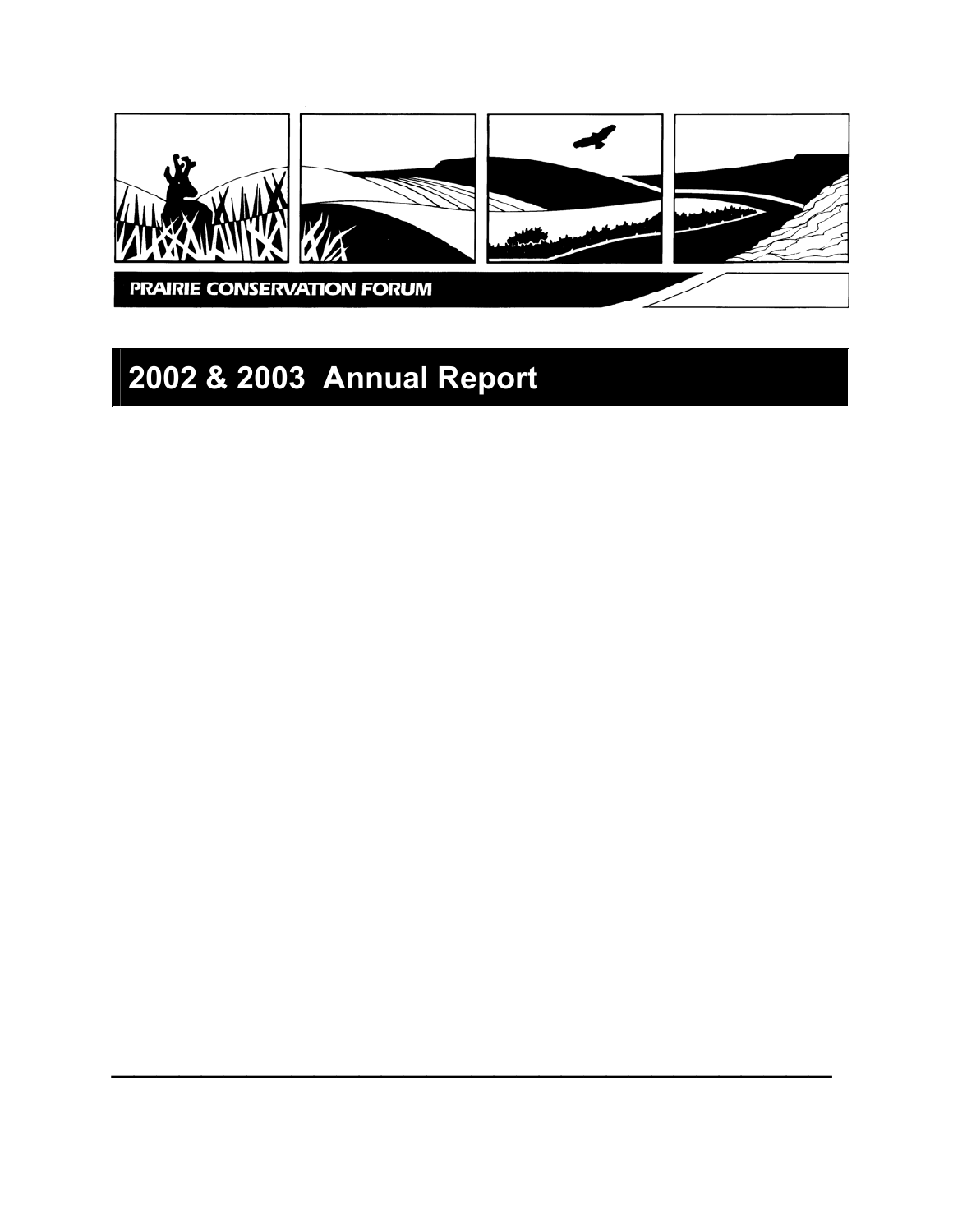

May 2004

For more information about the Prairie Conservation Forum, contact:

Ian W. Dyson Secretary, Prairie Conservation Forum c/o Alberta Environment Southern Region 2<sup>nd</sup> Floor, Provincial Building  $200 - 5$ <sup>th</sup> Avenue South LETHBRIDGE, Alberta T1J 4L1

Tel: (403) 381-5430 Fax: (403) 382-4109 E-mail: Ian.Dyson@gov.ab.ca

http://www.albertapcf.ab.ca/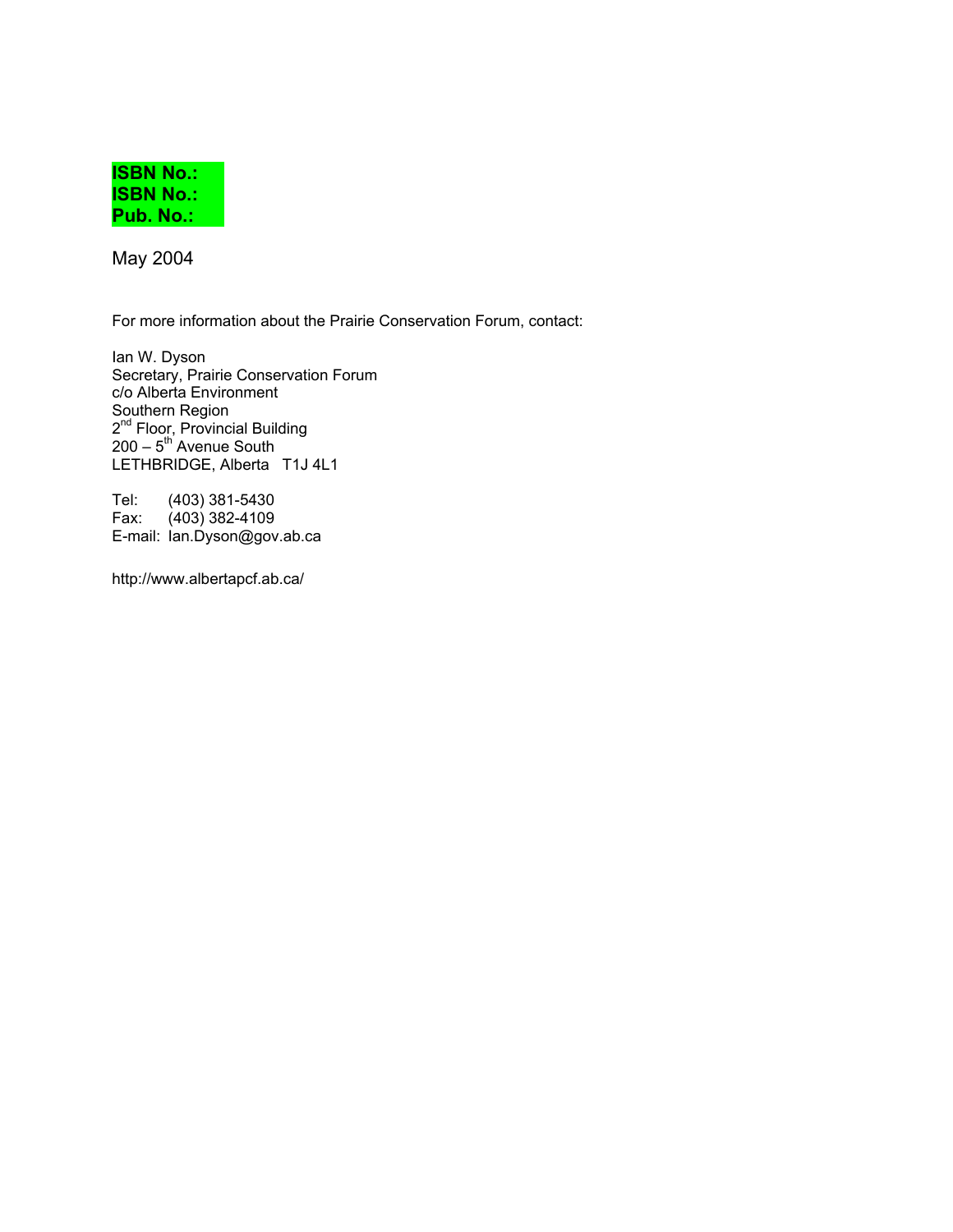## **Table of Contents**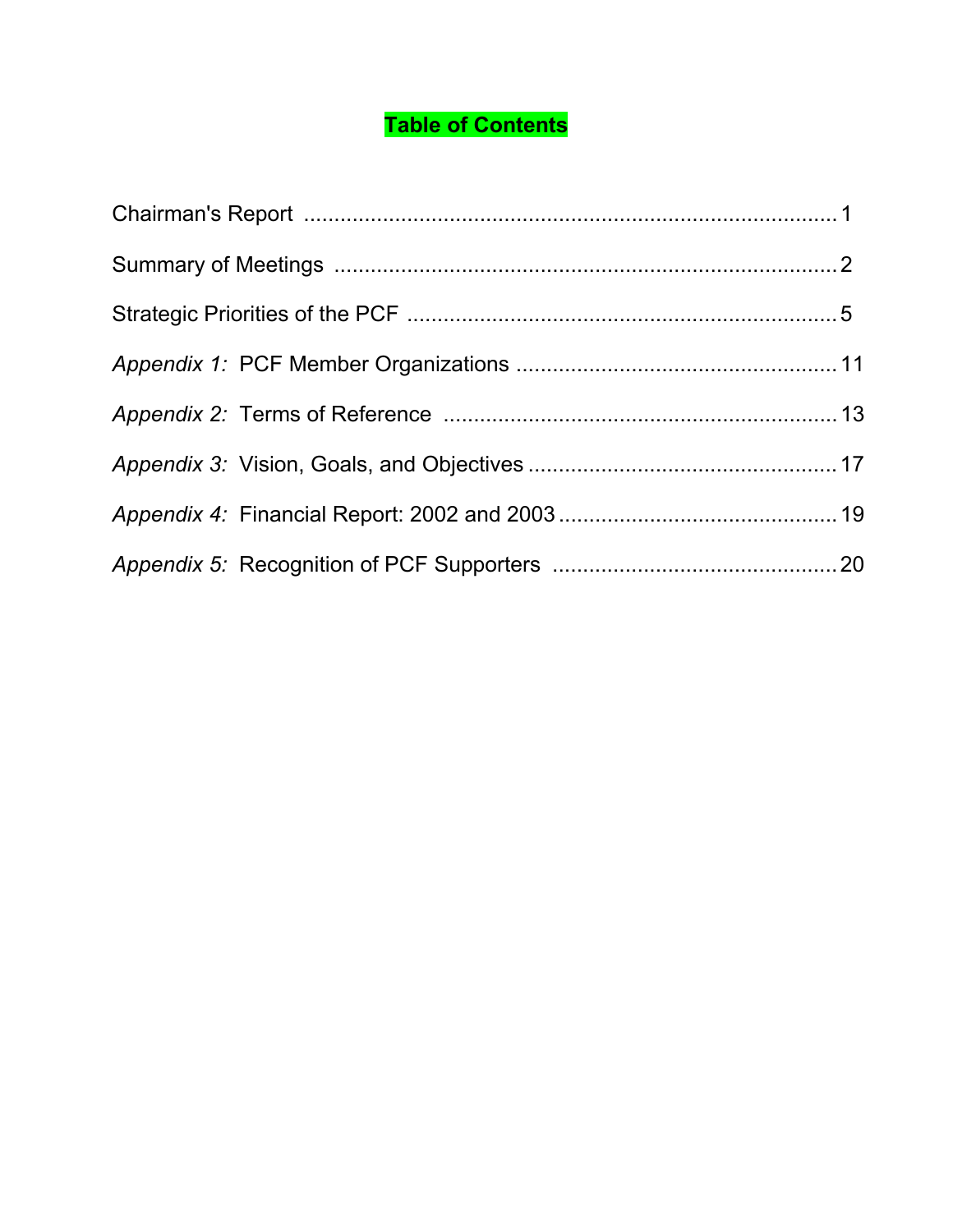Chairman's Report

## **Chairman's Report 2002**

In the spring of 2002 I met an ex-Albertan who now lives in Iowa. She described Iowa as a state that was once 85% prairie and now boasts only one tenth of one per cent prairie, in tiny remnants. The growing numbers of people who want to restore the state's grassland heritage have a big problem: few of them have ever seen a prairie, so they don't know exactly what it is they are trying to restore. This tragedy reminded me, if any reminder was necessary, that those of us who know the value of our natural heritage have a solemn responsibility to take action.

We are fortunate in Alberta. We have a fighting chance to preserve the beauty and integrity of our prairies, thanks to the committed efforts of those who care, including the members and supporters of the Prairie Conservation Forum.

We began the year 2002 with five active committees already in place. The longstanding **Provincial Grass** committee began the long march to Edmonton when MLA Don Tannas agreed to sponsor a private member's bill to amend the *Emblems of Alberta Act*. The Resource Data Branch moved the **Documenting Change Analysis** project forward by conducting pilot methodology studies at three locations. **Educating the Public and Decision Makers** project gained new momentum when Neil Thrussell assumed responsibility for updating the PCF website, adapting Ian's Prairie Environment powerpoint series for presentation on the PCF website. The **Cumulative Effects** Work Group focused on identifying data gaps and recognized the need to develop a wildlife and biodiversity component of the model. They decided that both tasks could best be accomplished through the Southern Alberta Sustainability Strategy. The **Prairie Ecology Research Committee** project struggled with technical problems, but reaffirmed its commitment to complete the work. Thanks to all of the hard-working PCF members who devoted time to our committee work. You make it happen.

We published Heather Sinton and Christine Pitchford's '*Minimizing the Effects of Oil and Gas Activity on Native Prairie'* as PCF Occasional Paper No. 4 this year, both in print and on the PCF website. This is a valuable guide to protecting the prairies from one of our major industrial activities. I hope you will read it and commend it to your colleagues.

2002 was also a year to look beyond our borders. PCF members attended the Northern Plains Conservation Network meeting in North Dakota and the Tri-National Species of Common Conservation Concern meeting in Colorado. In June, the Saskatchewan PCAP hosted our joint Alberta/Saskatchewan meeting in Lloydminster to coincide with Native Prairie Appreciation week. Thanks to Karyn Scalise and Allen Petkau. We toured the Manitou Sandhills and compared notes on conservation activities. I was very pleased to see Saskatchewan PCAP members at our fall meeting at Suffield, and even our winter meeting in Okotoks. I know we will sustain our connection with the Saskatchewan group and find ways to support each other in the future.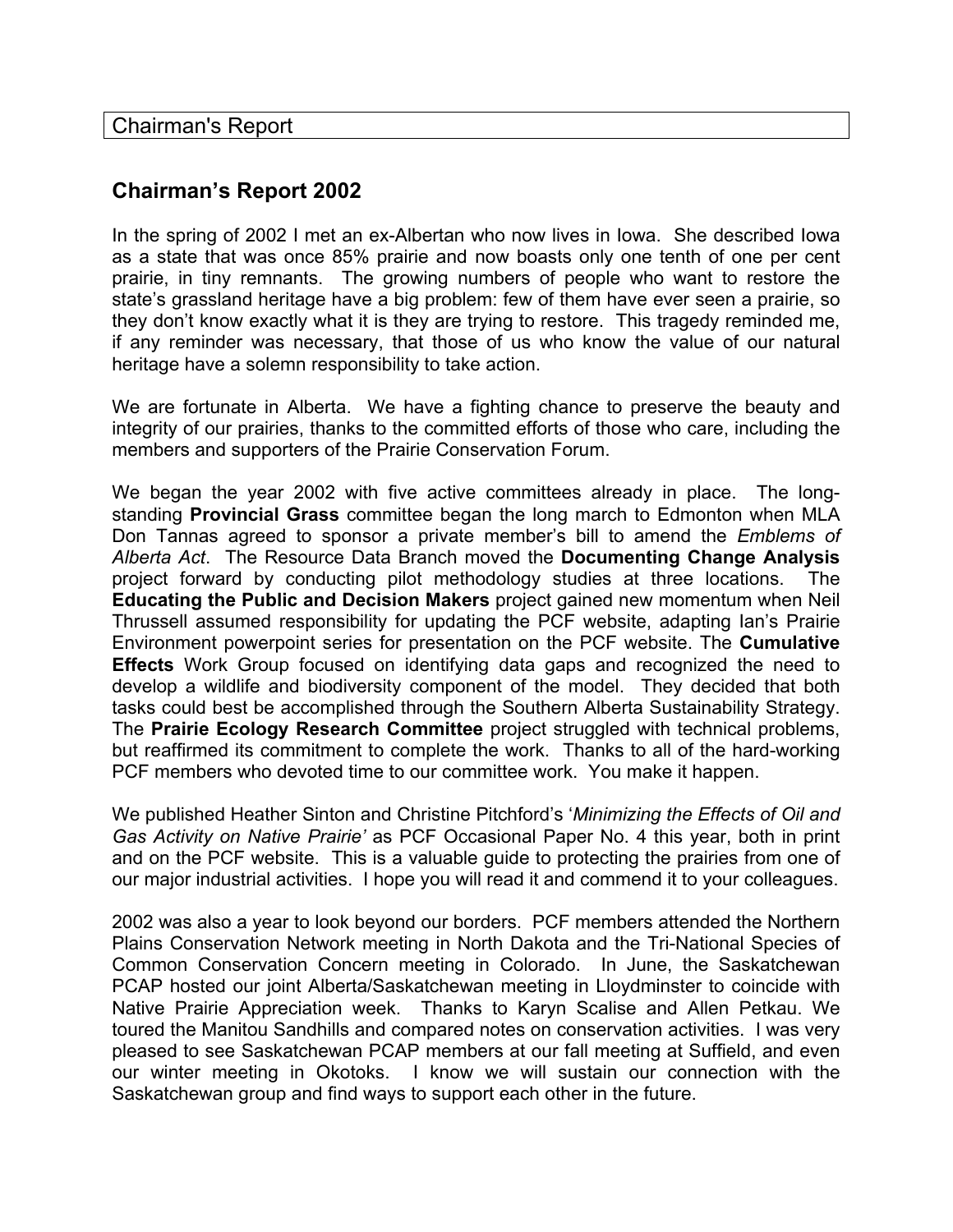CFB Suffield graciously hosted our fall meeting and provided us with informative presentations and field tours, not to mention superb grub at the officer's mess. Thanks again to Maj. Fern Martins and Cpl. Wes Richmond. By the way, I still want to see that tank brigade in action! The magnificent sweep of the Suffield landscape on a blustery autumn day and the intriguing biology of Ord's kangaroo rat remind me that the enduring human experience of prairie is found in it's grandeur and intimate detail. I found myself thinking of Iowa.

No chairperson's report would be complete without sincere thanks to our secretariat of Ian Dyson and Sam Wirzba, the backbone of the PCF. It has been a privilege to be a member of the Alberta Prairie Conservation Forum for many years and its chairperson for 2002.

Rob Powell PCF Chairperson (2002)

## **Chairman's Report 2003**

As Chair of the Prairie Conservation Forum (PCF) for 2003, it was an exciting year for me. My first meeting of the year was in June, and was full of great events. Canadian Forces Base, Suffield hosted the meeting. At the meeting, members of the PCF were able to attend the Proclamation of the Canadian National Wildlife Area at Suffield. MP David Anderson made the proclamation.

After three years of hard work by the Provincial Grass Committee, Rough Fescue (*Festuca scabrella*) was proclaimed the official grass of Alberta. I would like to thank members of the committee for their hard work to see this project through.

I had the honor of making the official proclamation of the provincial grass at the Gifts of the Grasslands conference in Medicine Hat. I also represented the PCF at this conference. The conference was very good, and I would like to congratulate the Canadian Nature Federation for a job well done.

The September PCF meeting was held in Fort MacLeod. The evening before the meeting, forum members toured the Old Man River Valley at MacLeod where we saw the work the town has done to control erosion on the river banks, to protect their water treatment plant. Members also toured Fort MacLeod's river valley park.

At the Forum meeting the next day, the Blackfoot curator from the Fort Museum presented a talk about the history of Blackfoot culture in the area. An idea that arose at the September meeting was to feature members of the forum at each meeting, giving them a chance to outline their work and highlight things that might interest other forum members.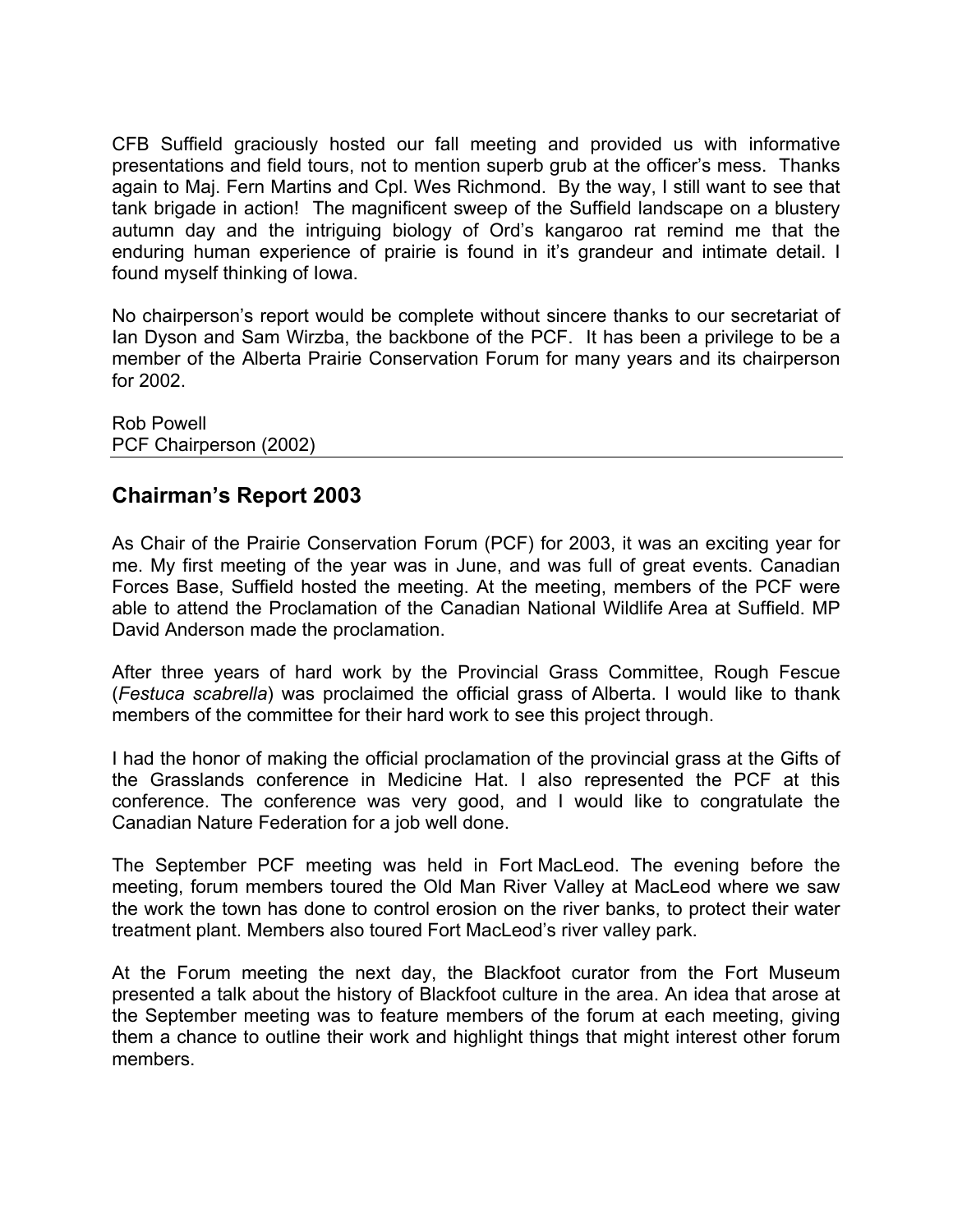September was the last meeting for our recording secretary, Sam Wirzba. It was with great sadness that we said goodbye to Sam. I would like to thank Sam for his great service to the PCF over the years, and wish him good luck on his new project. I would also like to welcome Cheryl Dash as the new recording secretary.

The January Meeting was held in Okotoks. This meeting featured the first member's forum. I provided a presentation on soil salinity, comparing historical and current management practices. We also received a presentation on trading carbon credits and how they work within the Kyoto agreement.

This is a short summary of a great year for the PCF. It was a privilege to have served the PCF and I'd like to welcome Linda Cerney as president for 2004.

Yours truly, Vern McNeely PCF Chairperson (2003)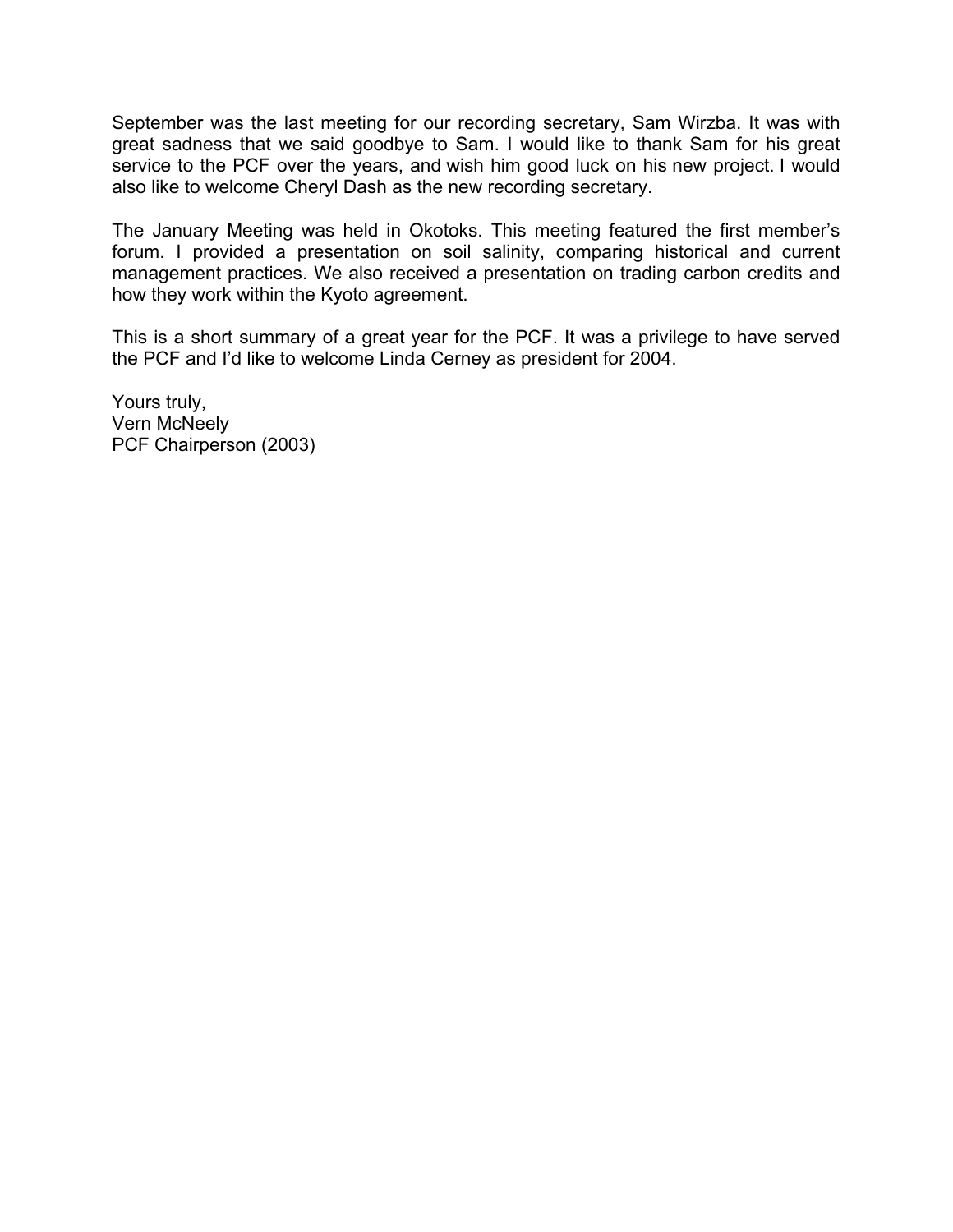### Summary of Meetings

The Prairie Conservation Forum typically meets three times each year, holding meetings in the winter, spring, and fall at different venues throughout prairie and parkland Alberta. Each meeting provides an opportunity for members to share information and discuss a wide range of prairie conservation issues. Topical updates are provided on environmental initiatives, planning projects, environmental legislation, member organization activities, emerging issues, and other themes. A field trip is usually held in conjunction with the spring and fall meetings. The PCF's executive committee (known as PCF Steering Committee) meets in advance of each scheduled Forum meeting to develop a meeting agenda, conduct PCF business, ensure necessary followup from the previous PCF meeting have been completed, and prepare recommendations for consideration by the PCF.

The PCF held six meetings in the two-year period from January 2002 to December 2003. Highlights from these meetings are as follows.

## **Okotoks, January 2002**

The provincial grass working group provided an update of progress towards adding an amendment to Alberta's Emblem Act recognizing rough fescue as Alberta's provincial grass. The steps planned to ensure recognition of Alberta's provincial grass were outlined, including a plan to increase awareness of the provincial grass and grassland ecology.

Three new working groups were struck. The new working groups included: Documenting Change Analysis, Understanding Change (using ALCES Grasslands Natural Region model), and Educating Public and Decision Makers.

The draft Occasional Paper No. 4 was introduced: "Minimizing the Effects of Oil and Gas Activity on Native Prairie". The draft was provided to Forum members for review. Production and printing of the paper were to proceed once member comments were incorporated.

Jacquie Gilson, Ron Davis and Will Pierce provided a presentation on 'The Effects of Urban Sprawl on Agricultural Land and Native Landscapes'. Presenters were invited to join PCF.

Elections for PCF Chair for 2002 were held. Rob Powell was elected by secret ballot.

## **Lloydminster, June 2002**

The June 2002 meeting in Lloydminister was a joint meeting between the PCF and the Saskatchewan PCAP Committee. The joint meeting started with a 1.5 hour round table covering the following topics: confined feeding operations, expanding livestock industries, government policy impacts on the agriculture industry, invasive species, range management, etc.

Ian provided a presentation on 'Prairie Conservation in a Changing World: Facing the Future'. The presentation focused on the expanding human footprint on the prairie landscape and it's impact on natural systems. Ian also emphasized the importance of making biodiversity and biological integrity societal goals.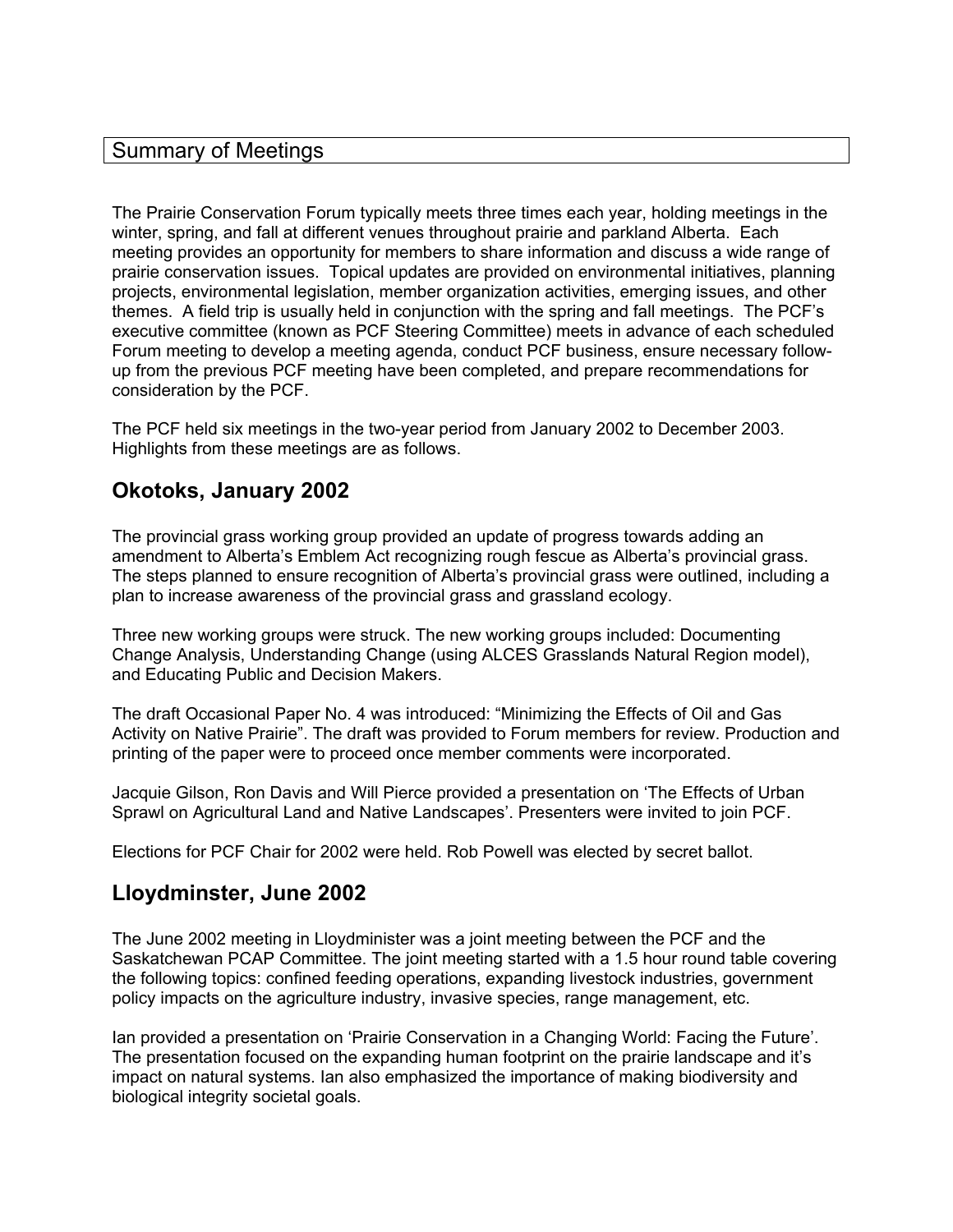PCF members attended the Native Prairie Appreciation Week workshop following the joint meeting. The workshop included presentations on management of resources in the Manitou Sandhills in Saskatchewan and a number of tours.

## **Canadian Forces Base, Suffield, September 2002**

Major Fernando Martins, Wes Richmond and David Gummer provided three presentations. All presentations related to management and natural history of the Base.

A report from Cheryl on the activities of the Get a Grass working group was provided. MLA Don Tannas is making progress in the political process to get rough fescue designated as the provincial grass for Alberta.

Livio Fent provided an update regarding the progress of the native prairie vegetation inventory. Landsat imagery would be used to differentiate between native prairie and agricultural vegetation. Five areas were included in the pilot program: Sage Creek, Milk River, Cypress Hills Fringe, Purple Springs and Red Deer River.

The meeting was followed by a full-day tour of CFB Suffield. Some of the highlights of the tour included: burrowing owl dens, oil well drilling and pipeline impacts, a proposed national wildlife area, snake drift fencing and handling traps, and native seed harvesting.

## **Okotoks, January 2003**

MLA Don Tannas was present to provide an update regarding adopting rough fescue as a provincial emblem. Don mentioned that Bill 201, that recommends that rough fescue be adopted as Alberta's provincial grass, would be introduced during the spring session of the Alberta legislature.

The PCF workplan for 2003 was provided by Rob Powell and adopted as presented.

Four presentations from members were provided. Ron Bennett provided a presentation on the federal *Species at Risk Act* and Prairie Partners in Flight*.* Richard Quinlan provided a presentation on the provincial species at risk program including species assessments and recovery plans. David Gauthier gave a presentation on the development of a continental program for promoting conservation and sustainable use of North American grasslands.

Vern McNeely was voted as Chair for 2003 in one round of voting. Steering Committee members for 2003 were also selected.

## **Canadian Forces Base, Suffield, May 2003**

PCF members attended a ceremony marking the establishment of Suffield National Wildlife Area. Speeches from the Environment Minister and Base staff were given, along with a slide show and video presentation.

Four presentations were given from PCF members. Donny White gave a presentation on European settlement of southeastern Alberta. Brian Laing gave a presentation on historical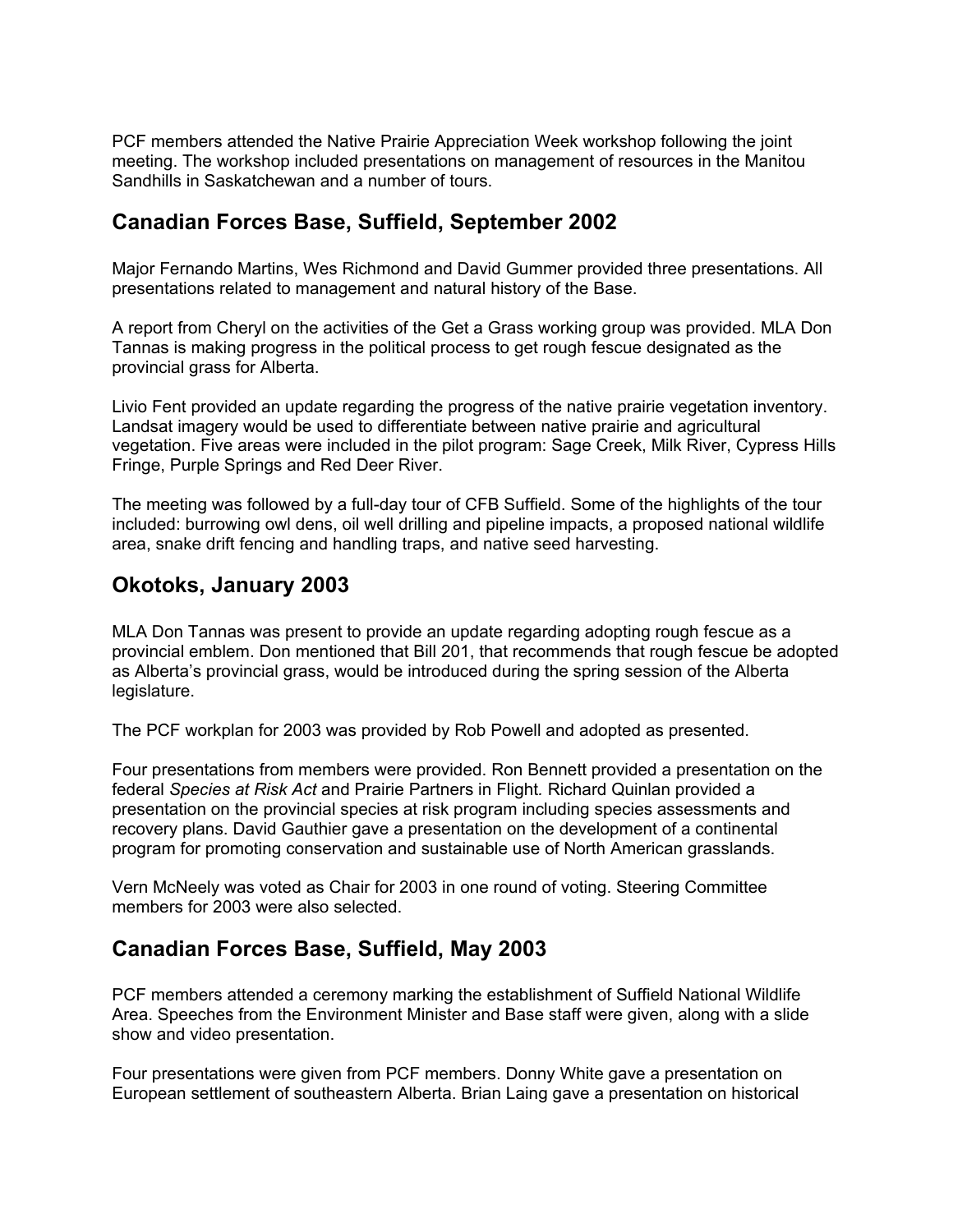range management of southeastern Alberta. Ian Dyson presented on development of the Cypress Hills Fringe Area Structure Plan. And Alberto Lafon (a guest from Mexico) presented on conservation of Mexico's grasslands and grassland birds.

## **Fort MacLeod, September 2003**

The evening before the meeting, a tour, focusing on erosion control and other engineering works to protect shore lands in the Oldman River Valley, was provided.

A guided tour of the PCF website was provided by Neil Thrussell. Forum members agreed upon some changes and updates to the page. Neil indicated that additions members would like to add (e.g. photos) should be sent to him.

Cheryl reported that the Provincial Grass working group had dissolved because their task was complete.

Herman Many Guns provided a presentation on Blackfoot traditions, social customs, spirituality, history, world-view, contact with Europeans and other themes. Forum members went over Treaty No. 7 completely.

| <b>Strategic Priorities of the PCF</b> |  |
|----------------------------------------|--|
|----------------------------------------|--|

## **PCF Work Groups 2002 - 2003**

#### **Prairie Ecology Research Committee (PERC)**

Various obstacles were encountered during 2000 and 2001 in developing PERC's web site. As of January 2003, the website was functioning, providing the opportunity to upload published material, unpublished material, and grey literature. In September 2003, the website was not yet populated with bibliographic information, studies, inventories, or projects. The team was considering options for completing the task.

#### **Get a Grass! In Search of A Prairie Symbol for Alberta**

Don Tannas, MLA of Highwood, agreed to sponsor a bill to accomplish the amendment to have rough fescue designated a provincial emblem. Bill 201, *Emblems of Alberta Amendment Act 2003* was the first Private Members Bill in the spring session of the Alberta Legislature. The Hon. Shirley McClellan, Minister of Agriculture, Food and Rural Development, provided a letter of support.

In February 2003, Bill 201 passed the first and second readings in the Legislative Assembly of Alberta. There was overwhelming support by members of the Legislature. In March 2003, Bill 201 passed Committee of the Whole, Third Reading and received Royal Assent. In April, Bill 201 was proclaimed by Order in Council and came into force resulting in rough fescue becoming Alberta's official provincial grass.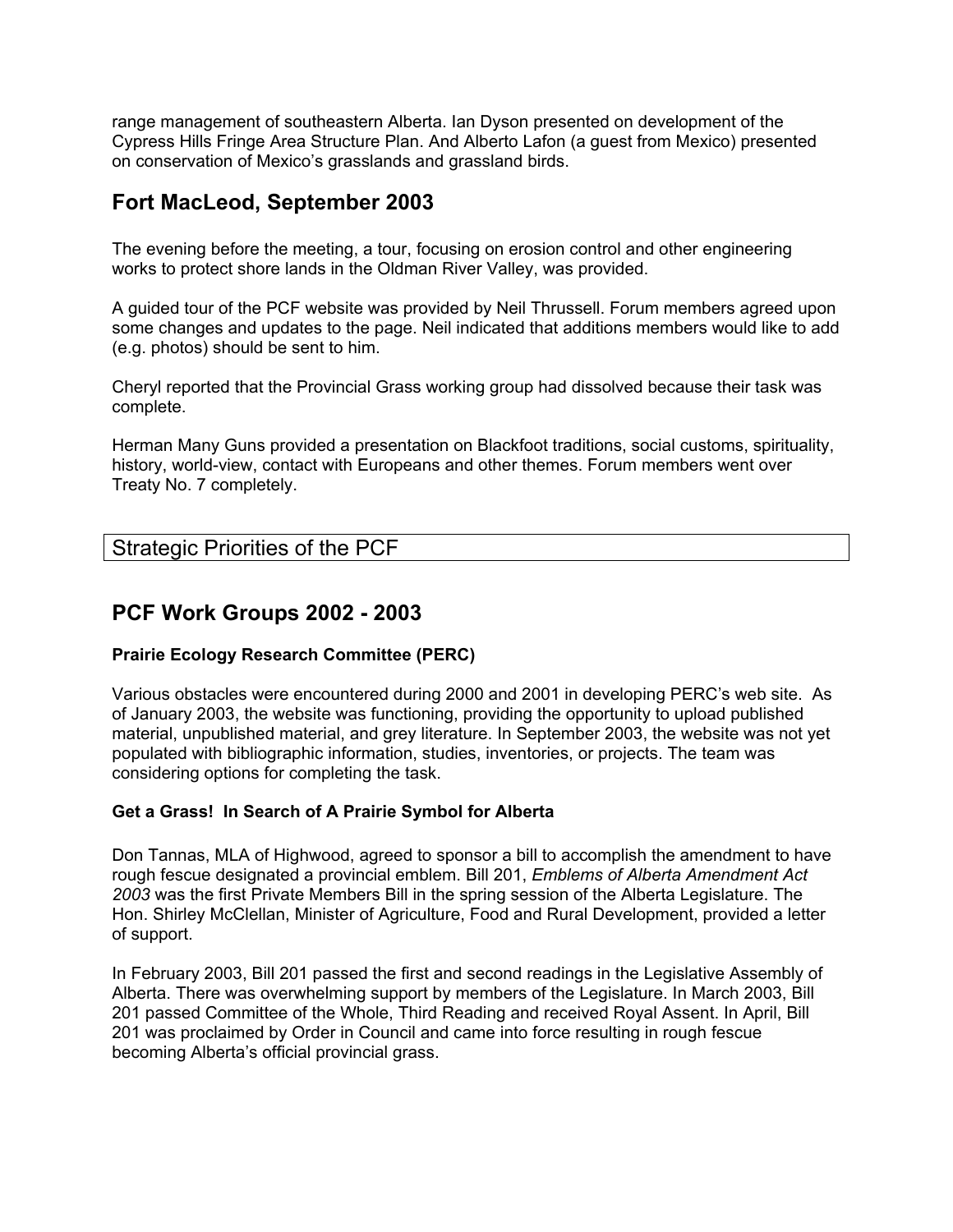The 'Get a Grass' working group disbanded following completion of their task. It was suggested that a new working group be struck to carry on with awareness activities related to Alberta's provincial grass. Forum members are researching awareness activities and opportunities, especially those related to Alberta's 2005 centennial celebrations.

#### **'Prairie Conservation' Course**

The course exposes students to a broad range of native prairie topics. Further information on the course can be obtained at the following web site: http://www.albertapcf.ab.ca/courseoutline.htm

Dr. Hurly offered the course at the University of Lethbridge in the fall semester of 2002, and will continue to offer the course in alternating years (next is fall 2004). Forum members continue to pursue opportunities with other institutions that may be interested in offering the course.

#### **Societal Awareness**

This group will be responsible for pursuing the third strategic priority of the 2001-2005 PCAP: promoting a better understanding of the implications of impacts on landscape integrity amongst decision makers and the public.

\*\*\*Update from Laura Roberts\*\*\*

## **Other Activities**

The following activities were undertaken during the 2002 - 2003 period and are worthy of mention:

#### Website Additions:

Significant additions and enhancements were again made to the PCF's web site. In particular, the web site now contains the following:

- results of the 'Get a Grass' initiative,
- a page that focuses on 'Links Between Grasslands and Carbon Storage',
- information on the *Prairie Conservation* course, and
- updates to the presentation series on prairie environment (e.g. Business Case presentation, Ecosystem Management presentation, Biodiversity Gradient presentation, Shifting Reality presentation, Grasslands Cumulative Effects presentation, and Standing at a Crossroads presentation).

As well, Forum members supported a proposal to develop an 'internal' page on the PCF website for members only. This page allows members to access PCF documents and other materials uploaded by the Secretary. The page has been established and includes materials such as:

- PCF and Steering Committee's agendas,
- PCF minutes,
- Steering Committee summary notes,
- working documents,
- membership directory, and
- financial updates.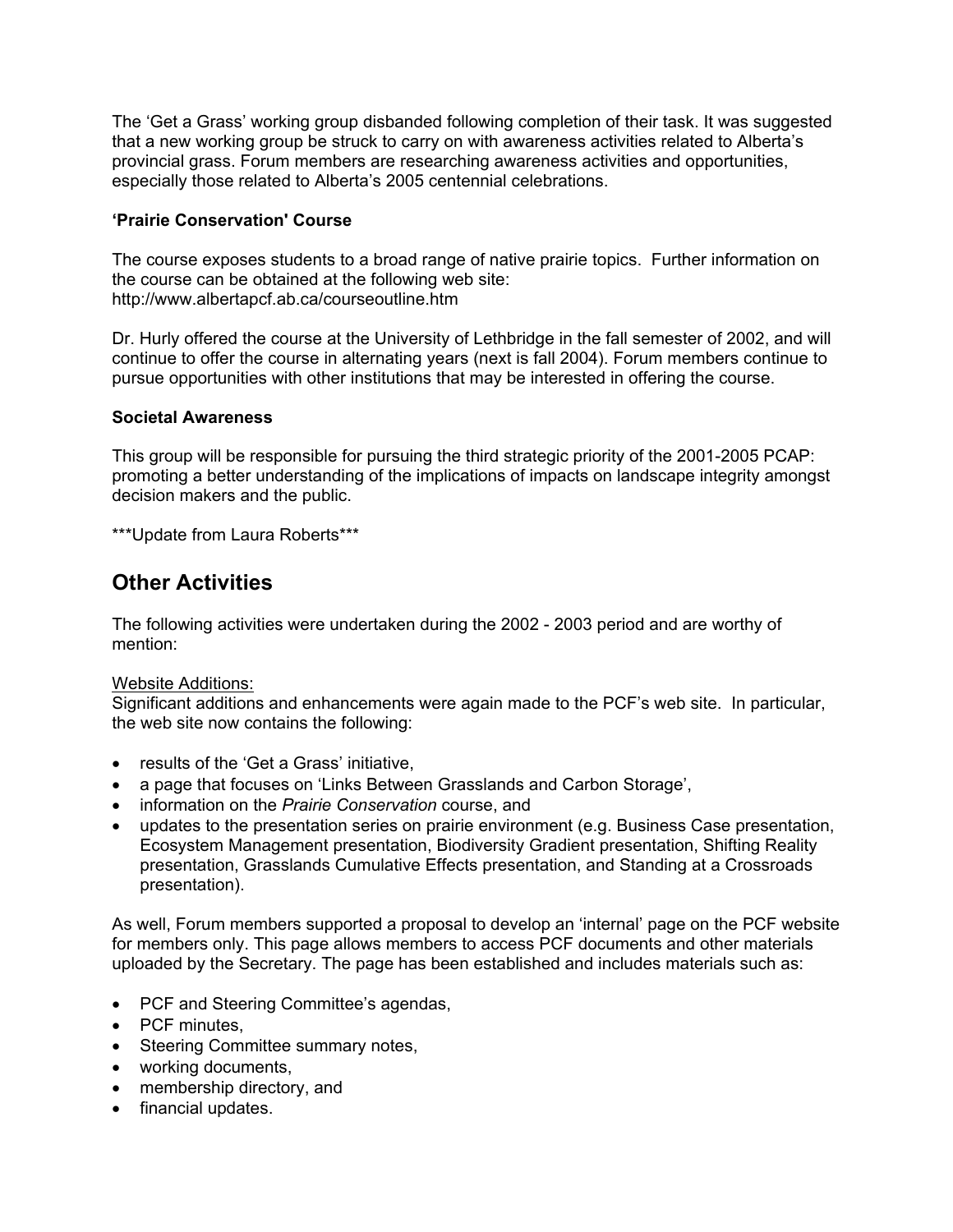#### Prairie Notes

Gail Michener and Josef Schmutz developed a new Prairie Note "Richardson's Ground Squirrel". It is intended to provide objective and factual information on the ground squirrel, it's life cycle, behavior, ecology and control mechanisms. The essay has been posted on the PCF website.

#### Fourth Occasional Paper

Heather Sinton was invited to develop Occasional Paper No. 4. Together with Christine Pitchford, Heather developed the paper called "Minimizing the Effects of Oil and Gas Activity on Native Prairie". When the paper was completed in the fall of 2002, Alberta Environment offered to print 2000 copies, which was completed in November 2002. This paper has also been posted on the PCF website.

Financial Update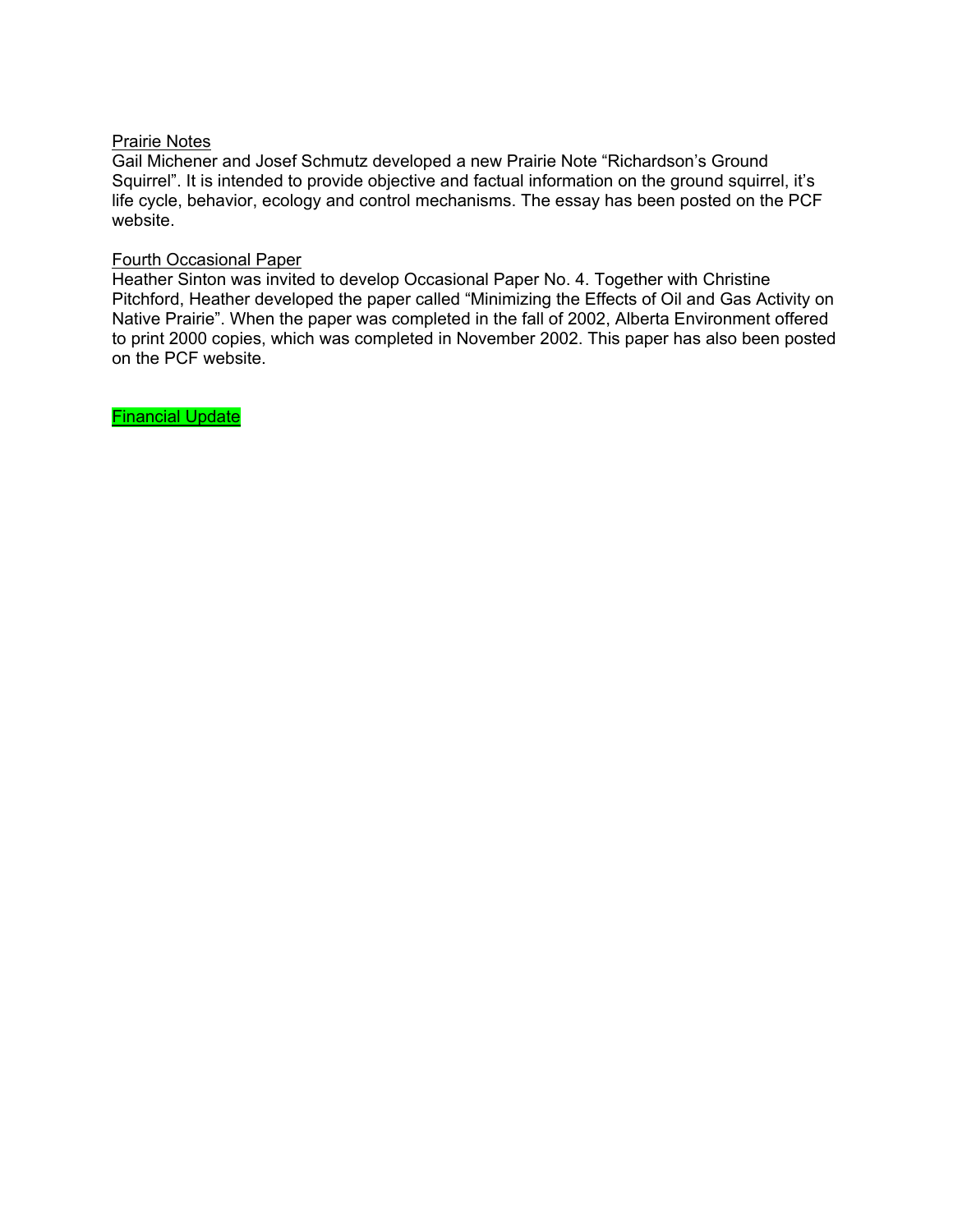## **Appendix 1** PCF Member Organizations

The membership of the Prairie Conservation Forum grew during the last two-year period. Membership remains open to any organization that is willing to align itself with the Alberta PCAP and the PCF's Terms of Reference. The following organizations were represented on the PCF at the end of 2001.

#### Alberta Beef Producers

Alberta Conservation Association Alberta Conservation Tillage Society Alberta Fish and Game Association Alberta Native Plant Council Alberta Wilderness Association Canadian Parks and Wilderness Society Dryland Salinity Control Association Ducks Unlimited (Canada) Eastern Irrigation District Federation of Alberta Naturalists

#### *Government of Alberta*

Alberta Community Development (Provincial Museum of Alberta) Alberta Community Development (Alberta Sport, Recreation, Parks and Wildlife Foundation) Alberta Economic Development Alberta Energy Alberta Environment Alberta Municipal Affairs Alberta Sustainable Resource Development Alberta Transportation Energy and Utilities Board Natural Resources Conservation Board

#### *Government of Canada*

Agriculture and Agri-Food Canada (PFRA) Department of National Defence, Canadian Forces Base- Suffield Environment Canada, Canadian Wildlife Service Parks Canada (Waterton Lakes National Park) National Energy Board

Grasslands Naturalists Lethbridge Naturalist Society Nature Conservancy of Canada Operation Grassland Community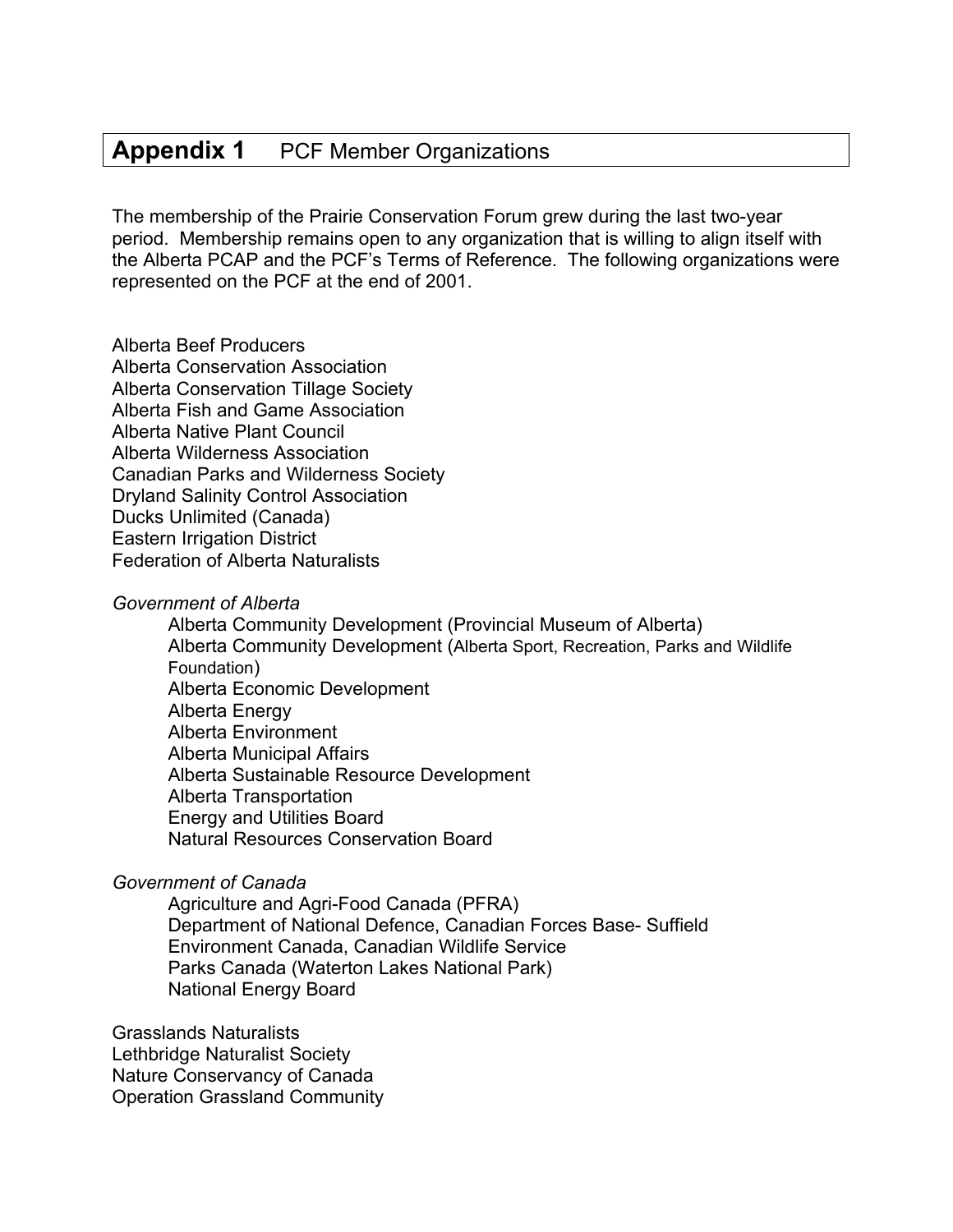Palliser Regional Municipal Services PanCanadian Petroleum Limited Parkland Community Services Shell Canada Limited Society of Range Management Southern Alberta Land Trust Society Special Areas Advisory Council Special Areas Board University of Alberta University of Calgary University of Lethbridge Wildlife Society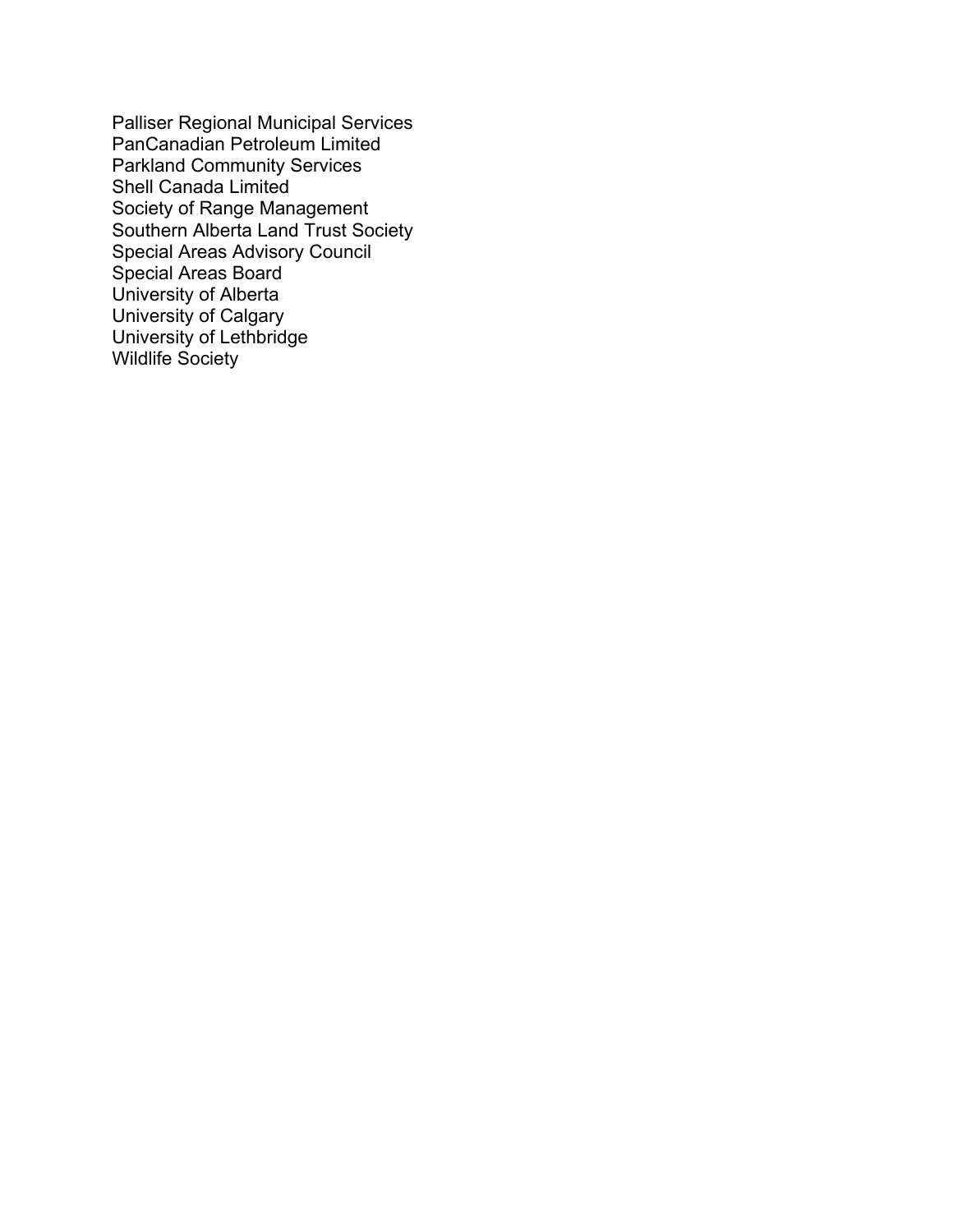## **Appendix 2** Terms of Reference *(Prairie Conservation Forum)*

*revised 12 January 2001* 

#### **AUTHORITY**

Initiated in 1989 by the Government of Alberta as the Prairie Conservation Coordinating Committee. At the discretion of individual member organizations, the committee was reconfirmed and renamed in 1995 as the Prairie Conservation Forum (PCF). The Prairie Conservation Forum is consultative and advisory to member organizations. It does not have legislative, management or program authority or responsibilities. The acceptance of Prairie Conservation Forum recommendations will remain at the discretion of individual member organizations.

#### **DURATION**

The Prairie Conservation Forum is tied to the Alberta Prairie Conservation Action Plan (PCAP), 2001-2005. The committee will exist until 31 December 2005. This tenure may be extended at the discretion of the Prairie Conservation Forum.

#### **PURPOSE**

The purpose or role of the Prairie Conservation Forum is to encourage effective implementation of the Alberta PCAP and provide an ongoing profile for prairie and parkland conservation initiatives. This role has and will continue to focus on three key elements:

#### Networking and Information Exchange

- Serve as a forum for **information exchange and cooperation** between key organizations with interests in or jurisdiction over prairie conservation initiatives;
- Allow **key contacts** to get together periodically to review the plans, projects and programs of member organizations, to assess progress and to integrate program efforts; and
- Where appropriate, **coordinate actions** to manage potential conflicts, avoid duplication and ensure effectiveness amongst the projects of member organizations.

#### Steering Prairie Conservation Action Plan Implementation

• Constitute a **cooperative partnership** between different levels of government and non-government organizations in sharing major responsibility for implementing the Alberta PCAP, and also allowing both groups to **share their experiences** and **strengthen mutual goals and objectives;**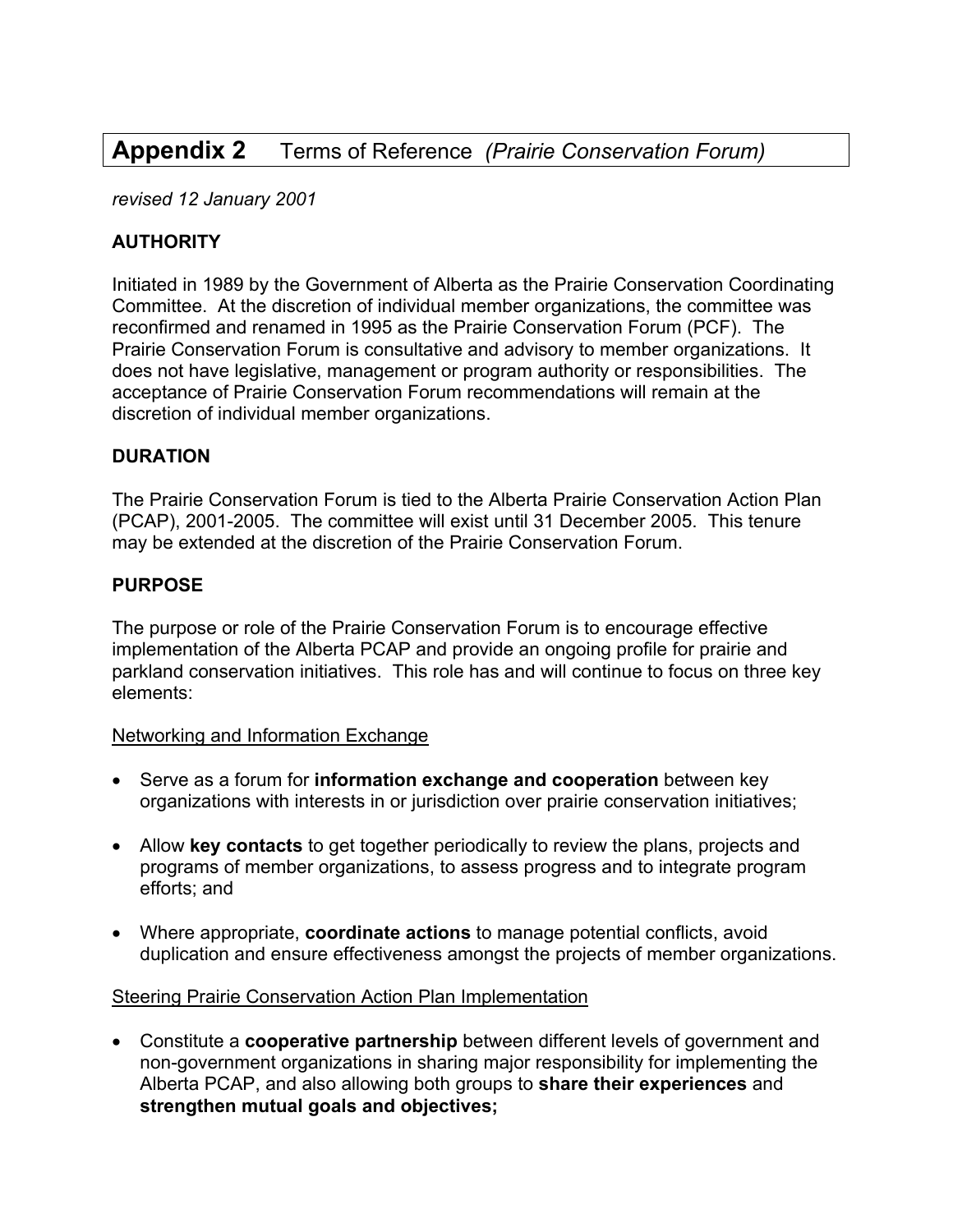- Assess and make **recommendations on overall priorities** for implementation of the Alberta PCAP to those member organizations that are involved in implementation actions. Provide advice to those same members on program or project design and implementation;
- Encourage members to tailor their own programs, policies or initiatives to meet the goals of the Alberta PCAP;
- **Review progress** in implementing the Alberta PCAP;
- **Identify gaps and recommend measures** to rectify such areas as inventory deficiencies or new program requirements; and
- **Encourage coordination and compatibility** amongst major conservation-related initiatives such as the Prairie Conservation Action Plans, the North American Waterfowl Management Plan, habitat conservation, wetland conservation, cover programs, protected areas programs, and biodiversity initiatives.

#### Public Awareness and Education

- Adopt **media communication strategies** as appropriate to ensure that significant initiatives and accomplishments are widely communicated publicly; and
- Develop **educational resources** to enhance awareness of the value and importance of biological diversity and Alberta's native prairie and parkland*.*

#### **MEMBERSHIP**

There is an "open door" policy on membership in the Prairie Conservation Forum. Organizations or agencies who wish to participate in the work of the committee may join the Prairie Conservation Forum on request. Meetings will be open to the public.

#### **PRAIRIE CONSERVATION FORUM OPERATIONS**

- Chair elected annually from amongst the membership. There is no limit to the number of times PCF members can be elected to serve as chair, provided no more than two consecutive terms are served at one time.
- Secretary provided by the Government of Alberta (Department of Environment).
- Steering Committee consists of representatives from a cross section of the membership (elected annually), chair, past chair and secretary.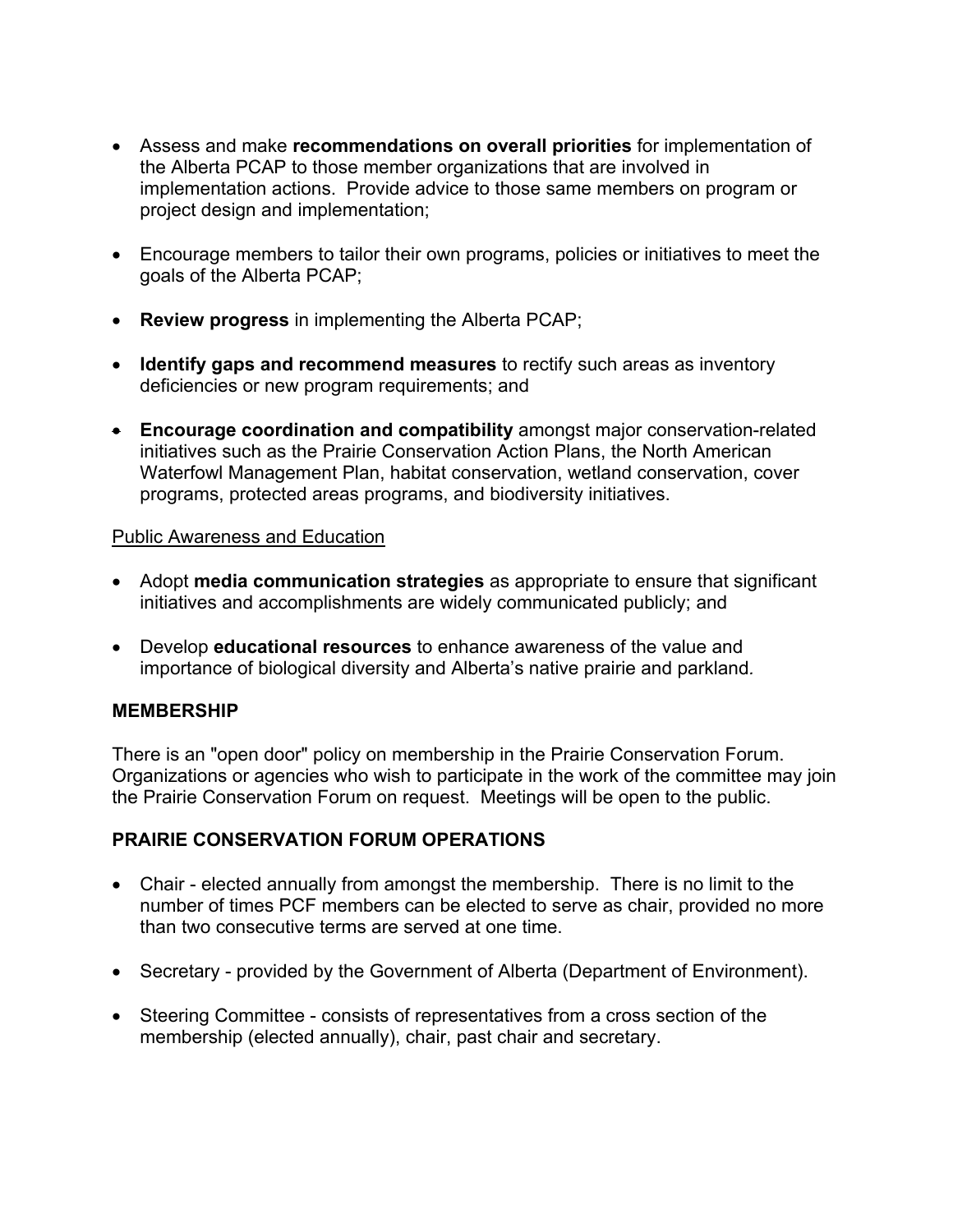• Working Groups - established to address specific tasks or issues by the Prairie Conservation Forum. Working groups will be disbanded once their task has been completed.

#### **LOCAL COMMITTEES**

The Prairie Conservation Forum will facilitate and encourage the development of local or regional committees. However, the Prairie Conservation Forum prefers a loose arrangement without an organizational hierarchy or sanctioned functions.

#### **PRAIRIE CONSERVATION FORUM OPERATIONAL PROCEDURES**

#### Meetings

- The Prairie Conservation Forum will conduct three general meetings per year. Meetings will be held in the winter (January), spring (April/May) and fall (September). The chair will be responsible for chairing these meetings;
- Additional Prairie Conservation Forum meetings may be called at the discretion of the steering committee when circumstances warrant;
- Notification of the dates(s), location and anticipated agenda items will be mailed to all members at least 30 days in advance of the meeting; and
- The steering committee will meet three times per year to quide the Prairie Conservation Forum in implementing the Alberta PCAP and related initiatives and to prepare an agenda for Forum meetings. Steering committee meetings will be called by the chair with as much notice as possible between Forum meetings.

#### **Decisions**

- The preferred method of decision making is by consensus. However, if that approach is not feasible, decisions of the Prairie Conservation Forum will be recorded through a vote of the attending membership. A motion will be adopted and implemented if it receives an affirmative vote by two-thirds of the members present at a meeting. All members will have an opportunity for input through discussion at a Prairie Conservation Forum meeting;
- In the event that a decision is required between meetings, membership votes will be obtained through the appropriate referral mechanism (e.g., mail, fax, E-mail, phone);
- Minority opinions will be recorded if the member(s) holding those views so request; and
- All members will receive advance notification and background information concerning upcoming decisions, at least **30 days in advance.**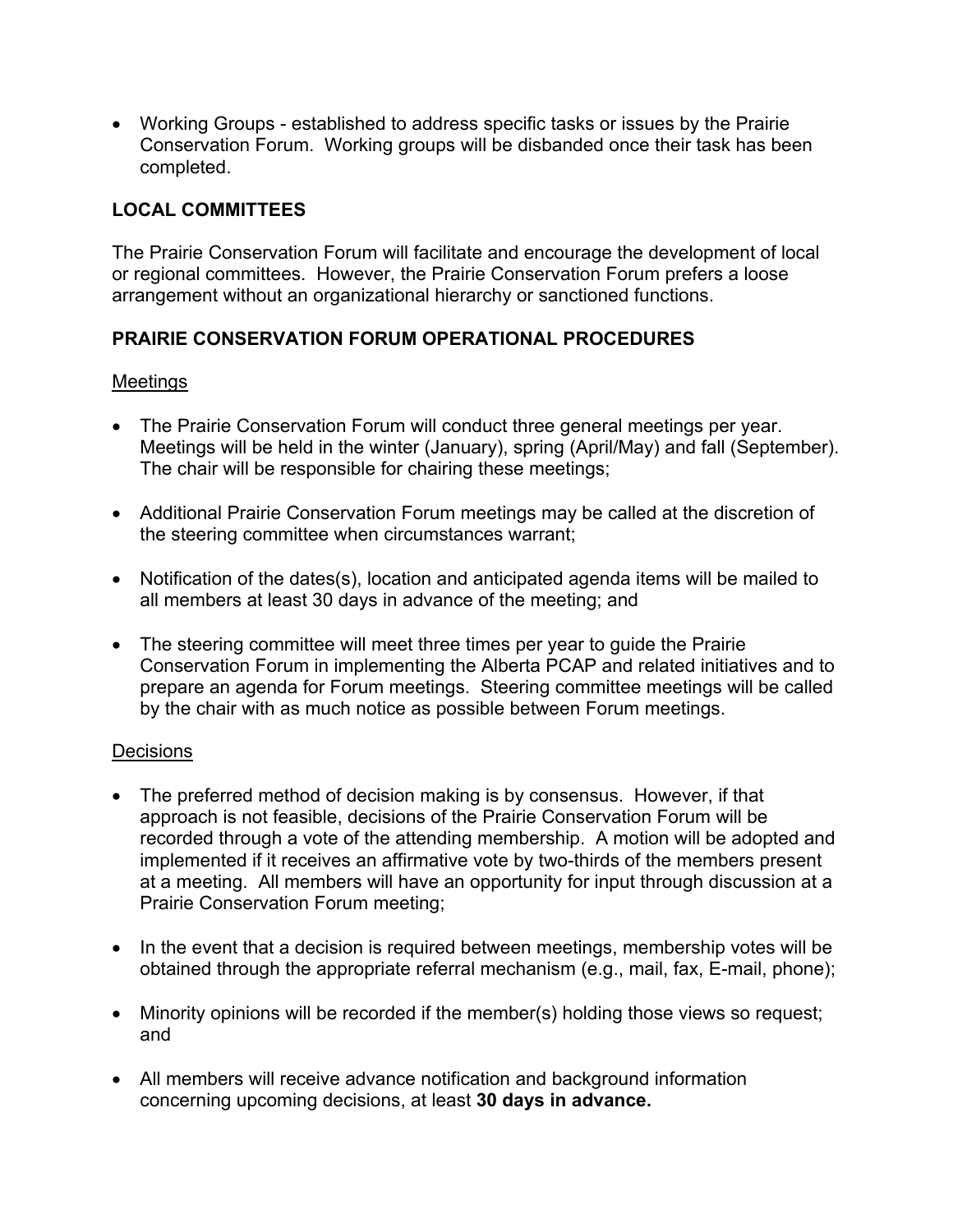#### Documentation and Correspondence

- The Secretary will be responsible for developing the agendas for the general meetings in close consultation with the chair and steering committee;
- All minutes of meetings and correspondence from the Prairie Conservation Forum will be prepared, distributed and retained by the Secretary;
- Correspondence of the Prairie Conservation Forum will be factual and non-advocacy in tone. Correspondence reflecting the Forum's views will be signed by the chair. Forum correspondence neither binds nor necessarily reflects the views of any given member organization.
- Signature sheets will only be used to convey personal support.

#### Prairie Conservation Issues

- When issues are brought to the Forum for comment or deliberation or when the Forum is asked to provide support for initiatives (research, program proposals, causes etc) the Forum will be guided in its deliberations by these Terms of Reference and the Alberta Prairie Conservation Action Plan.
- The Prairie Conservation Forum will register views as a committee on issues which, following discussion, the majority of members feel meet the following criteria:
	- □ The issue relates directly to the Alberta PCAP and is significant (i.e., is provincial in scope or is otherwise of a sufficient magnitude to be considered as a significant prairie conservation issue);
	- □ Prairie Conservation Forum representation would be useful or will likely make a difference to the final outcome (resolution) of the issue.

#### Prairie Conservation Forum Report

• A report summarizing the activities, projects, decisions and financial transactions of the Forum will be prepared every two calendar years, by March 31 of the following year.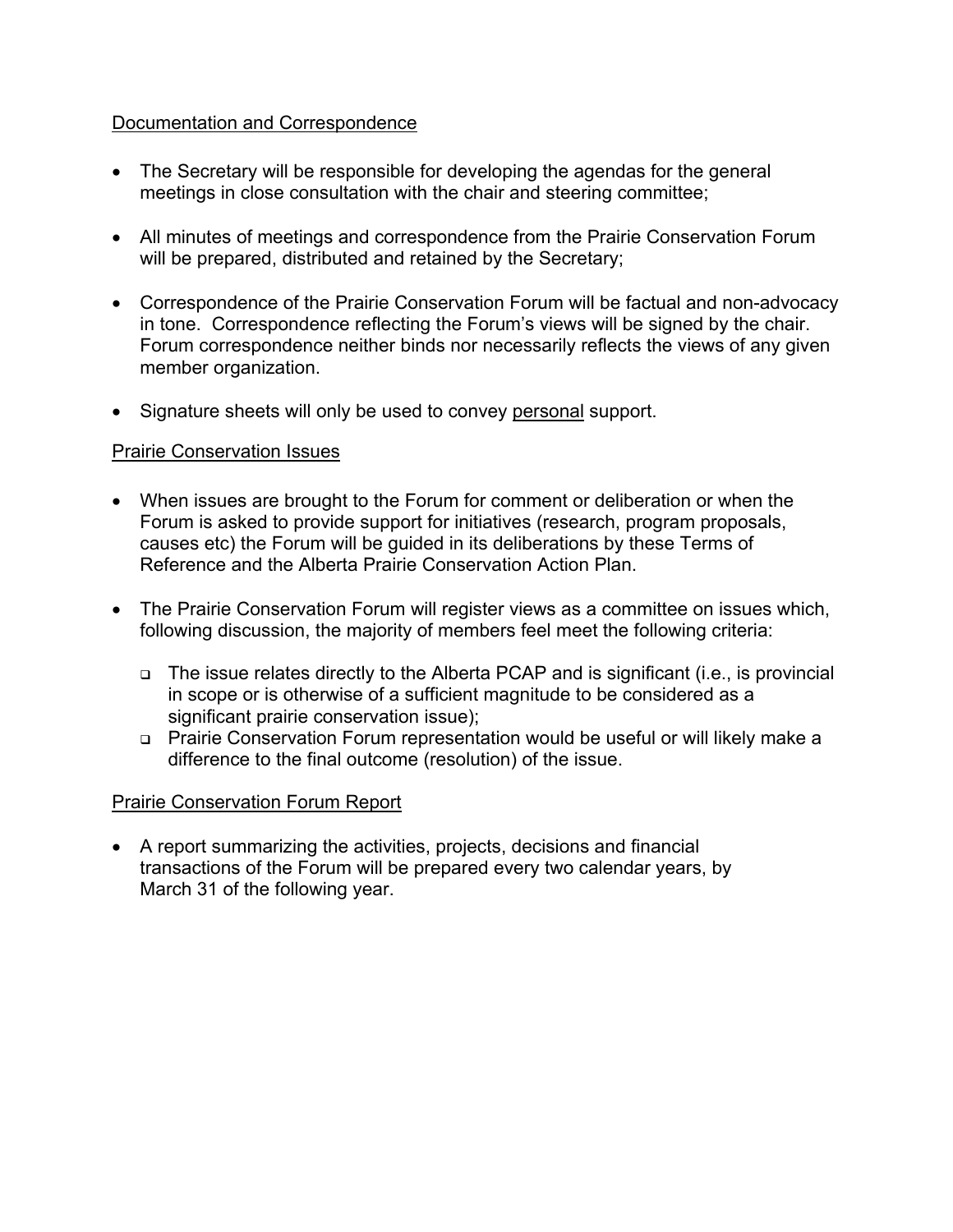**Appendix 3** Vision, Goals, and Objectives *(Alberta PCAP: 2001- 2005)*

## **VISION**

The biological diversity of native prairie and parkland ecosystems in Alberta is being conserved for the benefit of current and future generations.

#### **STRATEGIC PRIORITIES**

- 1. Document and quantify changes taking place over time.
- 2. Achieve a better understanding of the implications of change over time.
- 3. Promote a better understanding of the implications of impacts on landscape integrity amongst decision-makers and the public.

#### **GOAL 1**

Advance the identification, understanding, and use of information about Alberta's prairie and parkland ecosystems.

#### **Objectives**

- 1.1 Complete the identification of native vegetation in the aspen parkland and conduct studies of prairie landscape change.
- 1.2 Improve the accessibility and use of available information.
- 1.3 Promote research relevant to prairie conservation and encourage the integration of research and inventory efforts.
- 1.4 Ensure that research and inventory results are applied to ecosystem management in the prairies.

#### **GOAL 2**

Encourage government policies, programs and regulations that favour the conservation of Alberta's native prairie and parkland landscapes while preserving their cultural and economic values.

#### **Objectives**

2.1 Support those policies for Crown lands that promote the retention of Alberta's native prairie rangelands.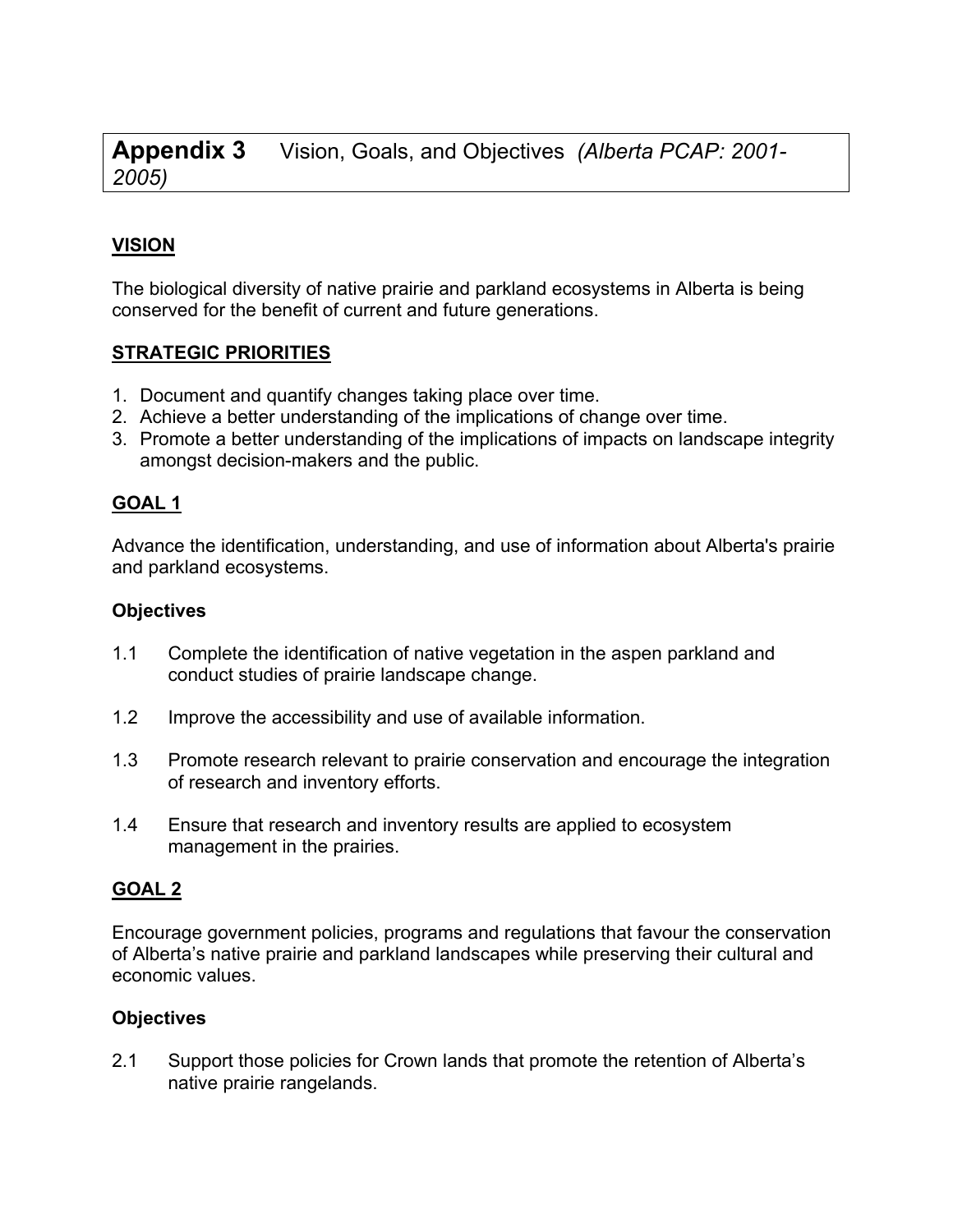2.2 Promote those laws, regulations, policies, and programs that encourage the conservation of Alberta's native prairie ecosystems under all other types of ownership.

## **GOAL 3**

Adopt land use management practices and protective strategies that sustain diverse ecosystems across the whole prairie and parkland landscape.

#### **Objectives**

- 3.1 Adopt and encourage ecosystem management practices to sustain and conserve all prairie landscapes.
- 3.2 Determine the biotic and abiotic requirements of native prairie species and communities and the management practices needed to sustain them.
- 3.3 Provide specific protection for significant, representative, and sensitive ecosystems.
- 3.4 Actively pursue the reclamation of degraded or disturbed prairie ecosystems.

#### **GOAL 4**

Increase awareness of the values and importance of Alberta's native prairie and parkland ecosystems.

#### **Objectives**

- 4.1 Promote an understanding and appreciation of our native prairie ecosystems amongst the public.
- 4.2 Continue to promote an understanding and appreciation of native prairie ecosystems amongst users of prairie landscapes. Provide information and resources to assist landowners, lessees, and a growing number of rural-fringe homeowners in conserving native prairie habitats.
- 4.3 Promote an understanding and appreciation of our native prairie ecosystems amongst decision-makers at the municipal level.
- 4.4 Encourage the incorporation of prairie ecosystem studies in formal educational curricula at all levels.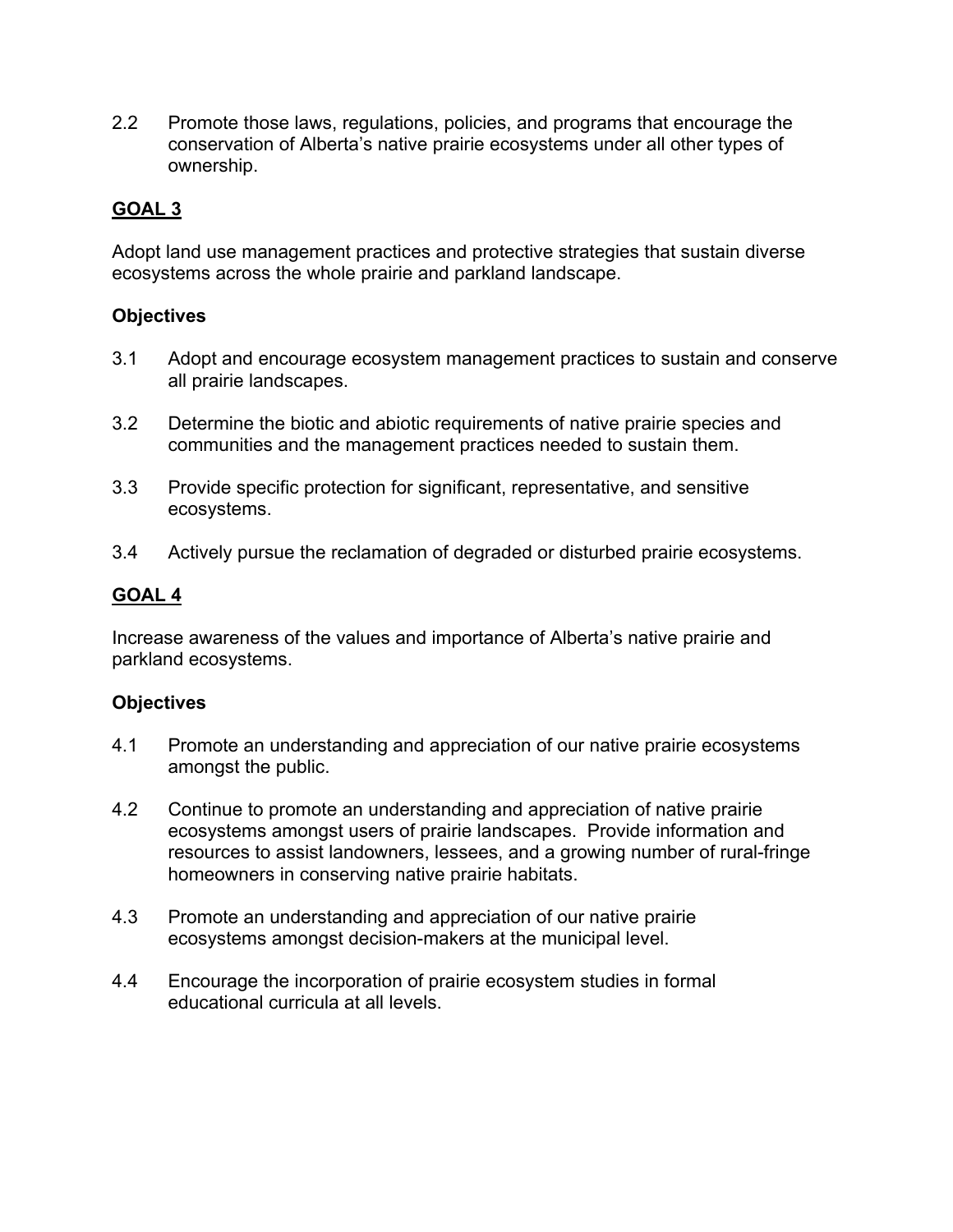## **Appendix 4** Recognition of PCF Supporters

The PCF would like to acknowledge the support and contributions of members and friends, without which the ongoing functioning of the Forum would be hampered. In particular, the following are singled out:

- 1. Members who incur expenses, without reimbursement, while attending PCF meetings.
- 2. Dean Nernberg (Canadian Wildlife Service) for making literature available to Forum members on various conservation themes.
- 3. Neil Thrussell (Alberta Environment) for serving as the PCF's Web Master.
- 4. Rob Wolfe (Alberta Environment) for the development of background papers and assisting with the updates to the website.
- 5. Kurt Gonzales (Alberta Sustainable Resource Development) for converting PCF documents into 'pdf' files for posting on the PCF's Web Site.
- 6. Cheryl Bradley (Southern Alberta Environmental Group) for her determination and coordination of the 'Get A Grass' team.
- 7. Honorable Don Tannas (MLA, Little Bow-Highwood) for his support and guidance in the designation of the provincial grass emblem.
- 8. Cheryl Dash (Alberta Environment) and Janice Smith (Parks Canada) for providing advice and for assisting with the development and distribution of various PCF communications products.
- 9. Andy Hurly for the delivery of the *Prairie Conservation* course at the University of Lethbridge: Fall 2002.
- 10. In-kind contributions:
	- Marilyn Danish (Alberta Environment): photo-copying; mail-outs
	- □ Alberta Environment: printing of PCF Annual Reports, furnishing supplies, meeting refreshments
- 11. Those individuals who make themselves available to serve as tour guides on PCF field trips (which are held in conjunction with spring and fall meetings).
- 12. Those individuals who agree to share their knowledge and insights as presenters at PCF meetings.